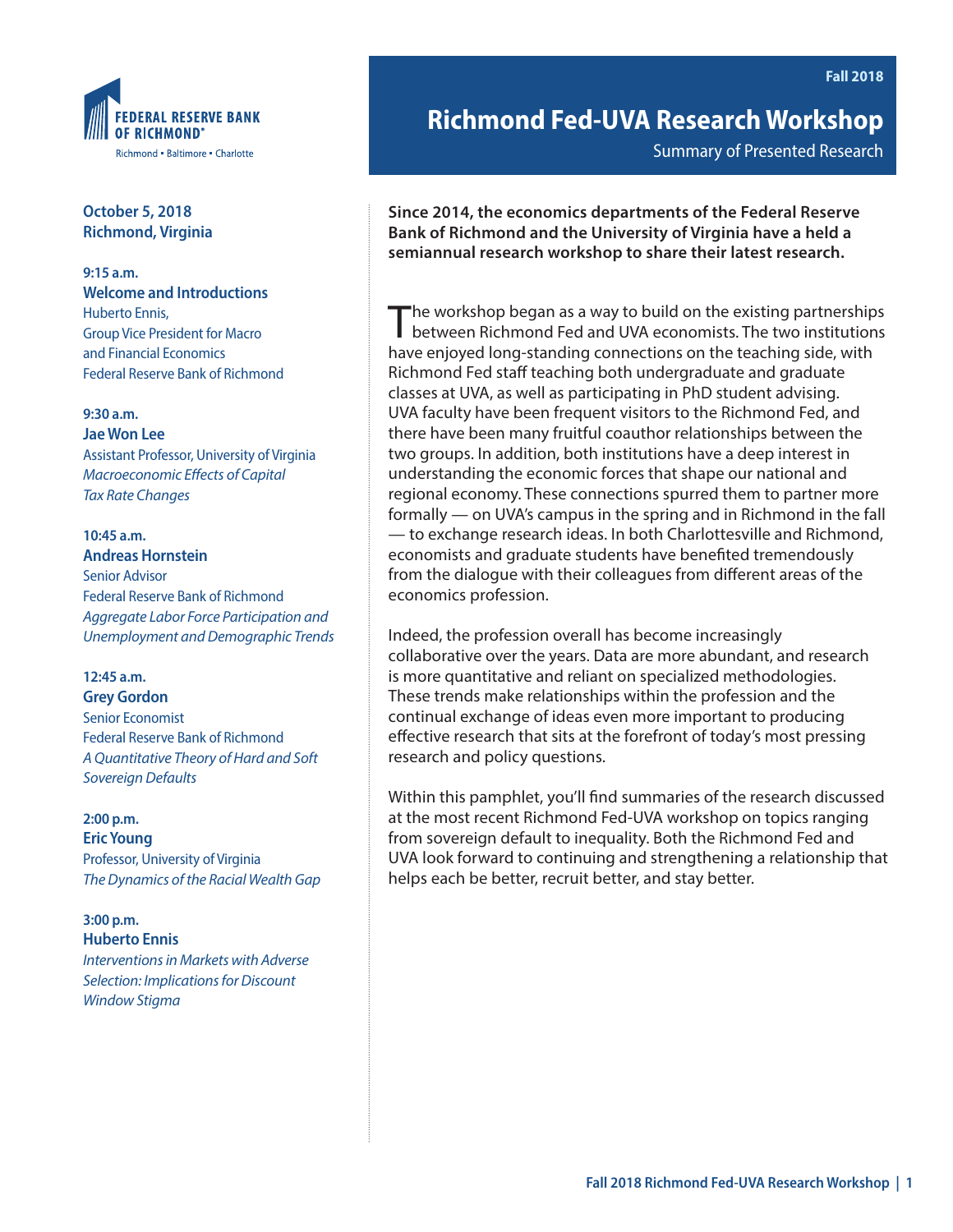## **Macroeconomic Effects of Capital Tax Rate Changes**

*By Saroj Bhattarai (University of Texas at Austin), Jae Won Lee (University of Virginia), Woong Yong Park (Seoul National University), and Choongryul Yang (University of Texas at Austin)*

Recent U.S. tax reforms reduced the capital tax rate, inviting several questions: What are the long-run and the short-run effects on output, investment, and consumption? What are the distributional consequences? Do wages, consumption, and income inequality increase or decrease? Do these effects depend on how the government finances the change? Are transition dynamics and short-run effects contingent on the stance of monetary policy?

The paper by Bhattarai, Lee, Park, and Yang addresses these questions using a real business cycle model augmented with adjustment costs in investment and prices. The model also features skill heterogeneity, complementarity between high-skilled workers and equipment, and incomplete consumption insurance.

The authors find that a permanent reduction in the capital tax rate from 35 percent to 21 percent generates nontrivial long-run macroeconomic effects, which depend quantitatively on how the tax cuts are financed. If the government has the ability to finance the capital tax in a nondistorting way by cutting back lump-sum transfers, output increases by 10.8 percent,

consumption by 6.7 percent, and investment by 34.7 percent. However, if the government has to rely on distortionary labor taxes, the effects are smaller: output increases by 6.1 percent, consumption by 2.2 percent, and investment by 29 percent. Furthermore, the ratio of after-tax capital income to labor income always increases — even without heterogeneity — and in fact, after-tax wages and labor income decrease in the case of a labor tax rate increase. During the transition to the new steady state, the economy experiences a decline in consumption, output, hours, and wages.

The contraction is more severe when prices are more rigid, monetary policy is less aggressive in stabilizing inflation, and capital tax cuts are financed by raising labor tax rates rather than cutting back lump-sum transfers. Income inequality, the skill premium, and consumption inequality all increase during the transition to a higher long-run level. Finally, the authors find that aggregate effects are affected by the monetary policy response to inflation, how inertial are interest rate changes, and whether there is coordination between monetary and fiscal policy.

## **Aggregate Labor Force Participation and Unemployment and Demographic Trends**

*By Andreas Hornstein (Richmond Fed) and Marianna Kudlyak (San Francisco Fed)*

Most of the discussion about labor market trends proceeds at an aggregate level, yet unemployment and labor force participation (LFP) rates differ systematically across demographic groups — for example, age, gender, and education. As a result, changes in the demographic composition of the population may affect aggregate labor market trends.

Hornstein and Kudlyak study trends for the U.S. unemployment and LFP rates from 1976 to 2017. Their paper confirms persistent differences in trends across demographic groups. The authors estimate the trends for the LFP and unemployment rates of various demographic groups and combine them with the groups' population shares to construct the aggregate trends of LFP and unemployment rates.

The approach in estimating the trends of aggregate LFP and unemployment rates employs group-specific age-cohort-cycle models. To estimate group trends, they use the civilian noninstitutionalized population age 16 or above from the Current Population Survey data set and categorize the sample into age-gender-education cells. They first estimate the age, cohort, and cycle effects for each gender-education group and calculate the trend of each group as the sum of the age and cohort effects. The trend aggregate LFP and unemployment rates are then calculated as the populated-weighted sum of the groups' trends. What is novel about this approach is that it allows the age effects to vary over time for each group instead of adding additional controls to the age-cohort models.

The authors then use counterfactual experiments to evaluate the contribution of demographic changes to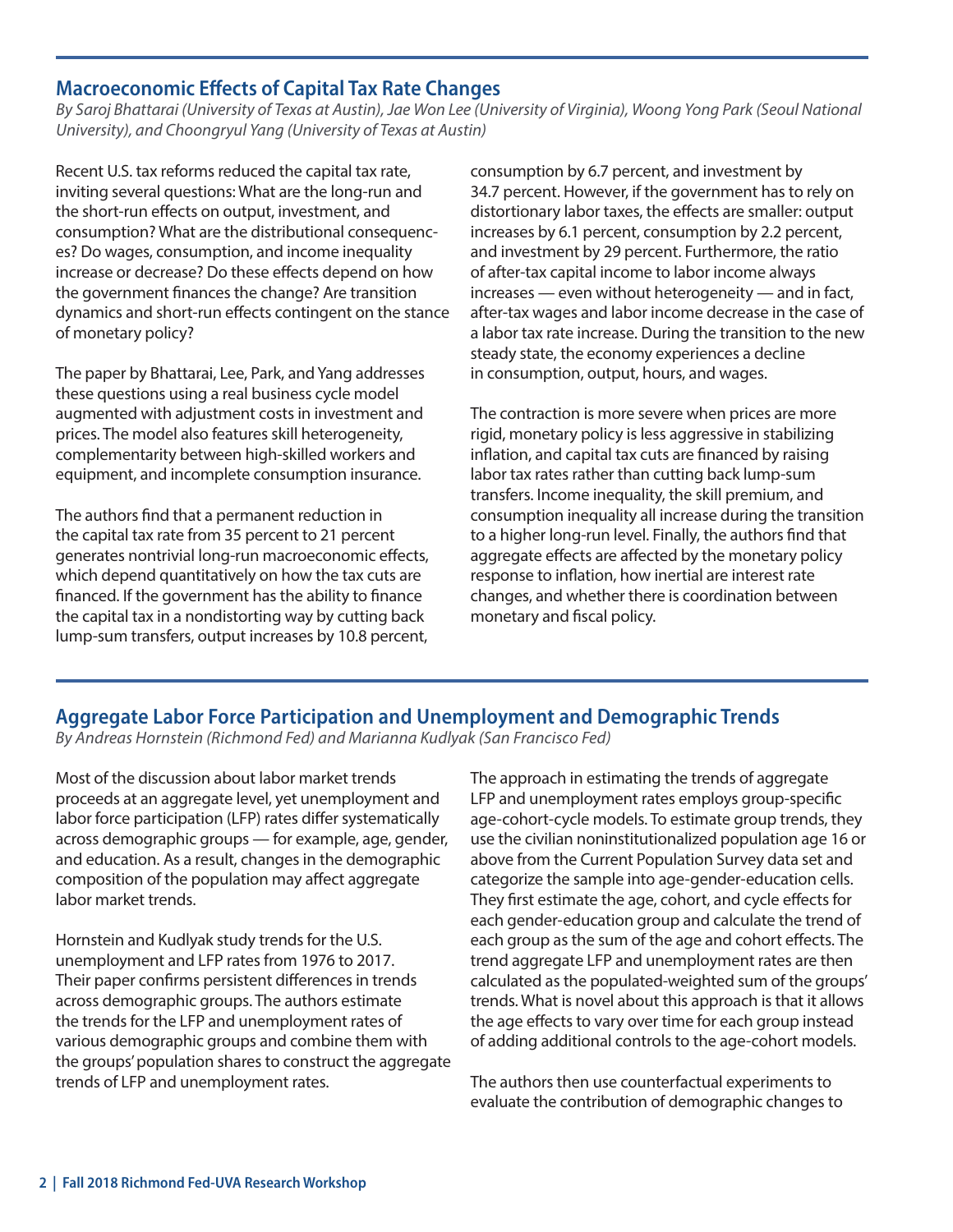the trend aggregate LFP and unemployment rates. The results show that the trend aggregate unemployment rate declined from 7 percent in 1976 to 4.5 percent in 2017, and that this decline is almost exclusively driven by demographic factors, about equal contributions from an older and more educated population. The humpshaped trend LFP rate is driven by aging and increased educational attainment, as well as changes in groups'

trend LFP rates, such as increasing LFP for women prior to 2000.

Finally, extrapolating the estimated trends using Congressional Budget Office population forecasts, the authors project that both the trend LFP rate and the trend unemployment rate will decline over the next ten years.

# **A Quantitative Theory of Hard and Soft Sovereign Defaults**

*By Grey Gordon (Richmond Fed) and Pablo Guerrón-Quintana (Boston College)*

Sovereign default is a frequent phenomenon, but research is unclear on how default affects a country's economic output. Recent empirical research shows a striking difference in the path for output following "hard" versus "soft" defaults. Hard defaults are characterized by large haircuts and are associated with a sharp and extremely persistent decline in output. Soft defaults feature small haircuts and are associated with a small decline on impact and growing output postdefault. This is unexplained by benchmark models, in which defaults feature 100 percent haircuts.

Gordon and Guerrón-Quintana incorporate defaults that are "partial" in the sense of featuring a range of possible haircuts. They address the questions of what determines hard and soft default episodes and how much of the output dynamics are causal. That is, to what extent does low output growth incentivize hard defaults (that is, slowly growing countries are more likely to default) and to what extent does a hard default result in low output growth (that is, default causes low growth)?

In the standard model, the sovereign's decision to default is a once-and-for-all decision to never repay any

existing debt. In contrast, the authors assume the sovereign decides whether to make prescribed debt payments on a period-by-period basis. They further assume that output is given by a transitory shock and a permanent component subject to a growth shock. The model is calibrated using a simulated method of moments and later combined with the bootstrap particle filter and data on output and spreads to recover the path of structural shocks, haircuts, and the cost of default. With this approach, they decompose how much of the empirical correlation between default intensity and output growth is selection and how much is causal.

The calibrated model predicts that growth shocks are the main determinant of whether default is hard or soft. Bad growth shocks reduce output and incentivize default for a long period of time, leading to large haircuts, whereas bad transitory shocks reduce output for a short period of time and result in small haircuts. A decomposition of model forces shows that one-third of hard defaults and one-tenth of soft defaults are explained by actual default costs, with the rest explained by selection.

#### **The Dynamics of the Racial Wealth Gap**

*By Dionissi Aliprantis (Cleveland Fed), Daniel Carroll (Cleveland Fed), and Eric Young (University of Virginia)*

In 1962, the average black household had 18 percent of the wealth and 52 percent of the labor income of the average white household. In 2016, the shares were 20 percent and 58 percent, respectively. Given this persistent racial wealth gap, Aliprantis, Carroll, and Young address two questions: How long should it take the wealth gap to converge, and how important are certain variables in explaining the wealth gap?

The authors employ a model in which heterogeneous households work, consume, save, and eventually retire. Households die with a probability that increases in each period and receive a "warm glow" from leaving a bequest to another household of the same race upon death. Firms pay white and black households an equal rate of return for capital; however, they pay black households less for labor. Firms give what they don't pay black households to white households.